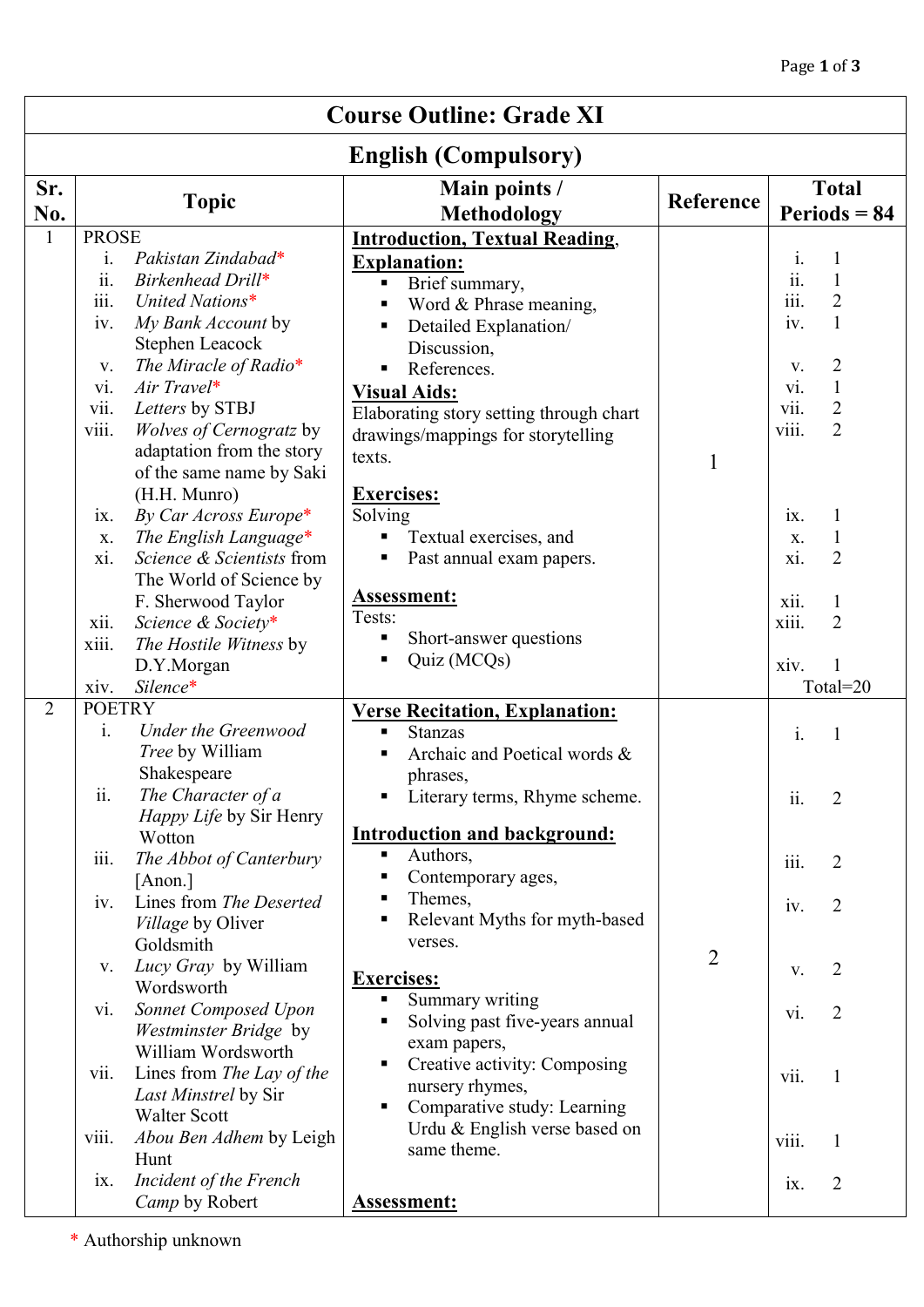|                         | <b>Browning</b>                              | Short-answer questions<br>п                                       |   |                                          |
|-------------------------|----------------------------------------------|-------------------------------------------------------------------|---|------------------------------------------|
|                         | The Toys by Coventry<br>X.                   | Quiz (MCQs)                                                       |   | 2<br>X.                                  |
|                         | Patmore                                      |                                                                   |   |                                          |
|                         | I had reached Your<br>X1.                    |                                                                   |   | X1.                                      |
|                         | doorsteps by G. Allana                       |                                                                   |   | Total= $18$                              |
|                         |                                              |                                                                   |   |                                          |
| $\overline{3}$          | <b>PLAY</b>                                  | <b>Introduction:</b>                                              |   | $i$ .                                    |
|                         | i. <i>The Count's Revenge by</i>             | • Play & Novel,                                                   |   | 12                                       |
|                         | J.H. Walsh,                                  | Act & Scene,                                                      |   | 8                                        |
|                         | ii. <i>Progress</i> by St. John G.<br>Ervine | One-act play (origin, definition,                                 |   | $\overline{11}$ .                        |
|                         |                                              | scope)<br>Characters,<br>ш                                        |   |                                          |
|                         |                                              | Brief plot overview,                                              |   | Total=20                                 |
|                         |                                              |                                                                   |   |                                          |
|                         |                                              | <b>Elaborating:</b>                                               |   |                                          |
|                         |                                              | Events $\&$ Incidents in the plays,<br>٠                          |   |                                          |
|                         |                                              | Biblical & Qur'an references,                                     |   |                                          |
|                         |                                              | Phrases & Idioms,<br>ш                                            |   |                                          |
|                         |                                              | Contemporary trends,                                              |   |                                          |
|                         |                                              | French words, terms,                                              |   |                                          |
|                         |                                              | pronunciation,                                                    |   |                                          |
|                         |                                              | Composing character sketch.                                       |   |                                          |
|                         |                                              | <b>Exercises:</b>                                                 |   |                                          |
|                         |                                              | Role Play:                                                        | 3 |                                          |
|                         |                                              | Students' Performance as individual                               |   |                                          |
|                         |                                              | characters to enhance communication                               |   |                                          |
|                         |                                              | skills, <i>i.e.</i>                                               |   |                                          |
|                         |                                              | Vocabulary<br>п                                                   |   |                                          |
|                         |                                              | Expression                                                        |   |                                          |
|                         |                                              | Accent                                                            |   |                                          |
|                         |                                              | Phonetic recognition $&$                                          |   |                                          |
|                         |                                              | articulation                                                      |   |                                          |
|                         |                                              | Composition:                                                      |   |                                          |
|                         |                                              | Summary<br>٠                                                      |   |                                          |
|                         |                                              | Character sketch.                                                 |   |                                          |
|                         |                                              |                                                                   |   |                                          |
|                         |                                              | Tests:                                                            |   |                                          |
|                         |                                              | Long/Short-answer questions,<br>п                                 |   |                                          |
|                         |                                              | Quiz (MCQs)                                                       |   |                                          |
|                         |                                              | <b>Assignments:</b>                                               |   |                                          |
|                         |                                              | Writing character sketch                                          |   |                                          |
| $\overline{\mathbf{4}}$ | <b>GRAMMAR &amp; COMPOSITION</b>             | <b>Introduction &amp; Explanation:</b>                            |   |                                          |
|                         | $\dot{1}$ .<br>Letter,                       | <b>Writing Skills:</b>                                            |   | 3<br>$\mathbf{i}$ .                      |
|                         | Essay,<br>11.                                | Essay: style & structure, parts:<br>п                             |   | $\ddot{\mathbf{i}}$ .<br>$\overline{4}$  |
|                         | $\dddot{\text{iii}}$ .<br>Story/Narrative    | introducing the argument,                                         |   | $\dddot{\mathbf{m}}$ .<br>$\overline{2}$ |
|                         | Tenses,<br>iv.                               | analyzing, raising                                                |   | 6<br>iv.                                 |
|                         | Active/Passive Voice,<br>V.<br>Prepositions, | counterarguments, concluding.                                     | 4 | 5<br>V.<br>3<br>vi.                      |
|                         | vi.<br>Articles,<br>vii.                     | Formal and informal letters,<br>п<br>letter parts: heading, date, |   | $\mathbf{1}$<br>V11.                     |
|                         | viii.<br>Punctuation.                        | address, salutation, subject line,                                |   | viii.<br>$\overline{2}$                  |
|                         |                                              |                                                                   |   |                                          |

\* Authorship unknown